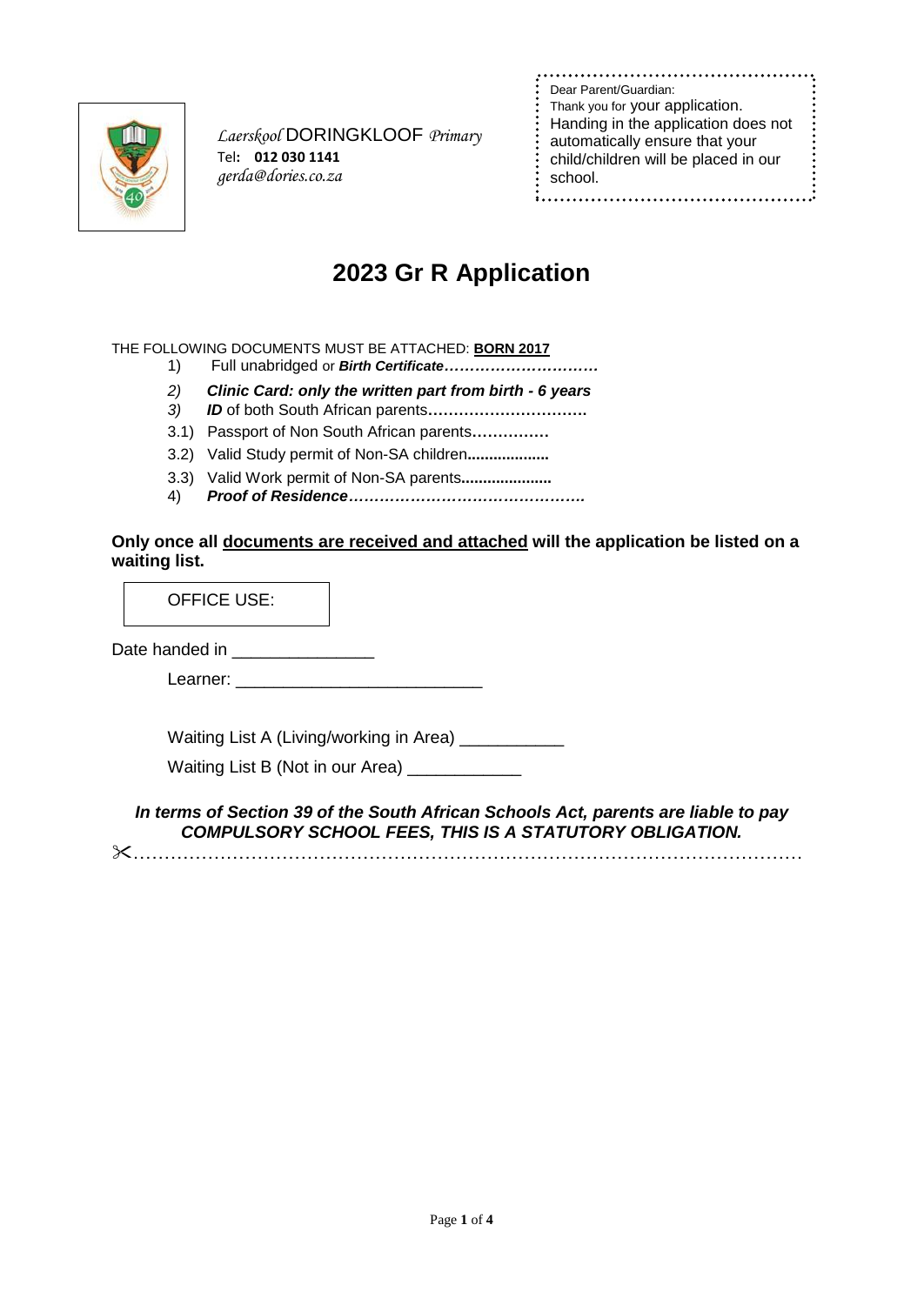



## GR R APPLICATION FOR ADMISSION – 2023

**PLEASE COMPLETE WITH BLACK PEN**

## **DO YOU HAVE ANY LEARNERS CURRENTLY ENROLLED AT LAERSKOOL DORINGKLOOF PRIMARY?**

\_\_\_\_\_\_\_\_\_\_\_\_\_\_\_\_\_\_\_\_\_\_\_\_\_\_\_\_\_\_\_\_\_\_\_\_\_\_\_\_\_

## **Name and Grade of other learner(s) (brother/sister) currently in our school:**

| <b>LEARNER INFORMATION</b>                       | <b>OFFICE USE ONLY</b>                              |  |  |
|--------------------------------------------------|-----------------------------------------------------|--|--|
| <b>LEARNER:</b>                                  |                                                     |  |  |
|                                                  |                                                     |  |  |
|                                                  | Register Class: _____________                       |  |  |
|                                                  |                                                     |  |  |
|                                                  | ID Copy: Yes / No                                   |  |  |
|                                                  | Birth Certificate: Yes / No                         |  |  |
| <b>RSA</b><br>Other<br>Nationality:              |                                                     |  |  |
|                                                  | <b>FAMILY INFORMATION</b>                           |  |  |
| Religious denomination: __________               | Family Status:                                      |  |  |
| Gender:<br>Female<br>Male                        | $\Box$ Both Parents<br>ப<br>Living together         |  |  |
|                                                  | Single parent<br>Foster care<br>П                   |  |  |
|                                                  | Re-composed<br>Single Parent Other                  |  |  |
|                                                  | Widow/Widower<br><b>LEARNER HEALTH INFORMATION:</b> |  |  |
| Home language:<br>Afr<br>Eng                     |                                                     |  |  |
| Other: ______________                            |                                                     |  |  |
|                                                  |                                                     |  |  |
| Pre-primary education attended:                  | <b>MEDICAL AID INFORMATION</b>                      |  |  |
| Formal<br>Other                                  |                                                     |  |  |
|                                                  |                                                     |  |  |
| Yes<br>Registered for social grant:<br><b>No</b> |                                                     |  |  |
|                                                  |                                                     |  |  |
| Method of transport                              | <b>FAMILY DOCTOR INFORMATION</b>                    |  |  |
| Private<br>Taxi                                  |                                                     |  |  |
|                                                  |                                                     |  |  |
|                                                  |                                                     |  |  |
|                                                  |                                                     |  |  |
|                                                  | <b>INFORMATION OF PREVIOUS</b>                      |  |  |
|                                                  | <b>PLAYGROUP/NURSERY SCHOOL</b>                     |  |  |
| <b>NEXT OF KIN INFORMATION (NOT PARENT)</b>      | First registration in Gauteng?                      |  |  |
|                                                  | Learner attends crèche currently?                   |  |  |
|                                                  | If Yes (Y), which Province/Country? _____________   |  |  |
|                                                  |                                                     |  |  |
| Relation: (Grandparent/Uncle/Aunt etc.)          |                                                     |  |  |
|                                                  |                                                     |  |  |
|                                                  |                                                     |  |  |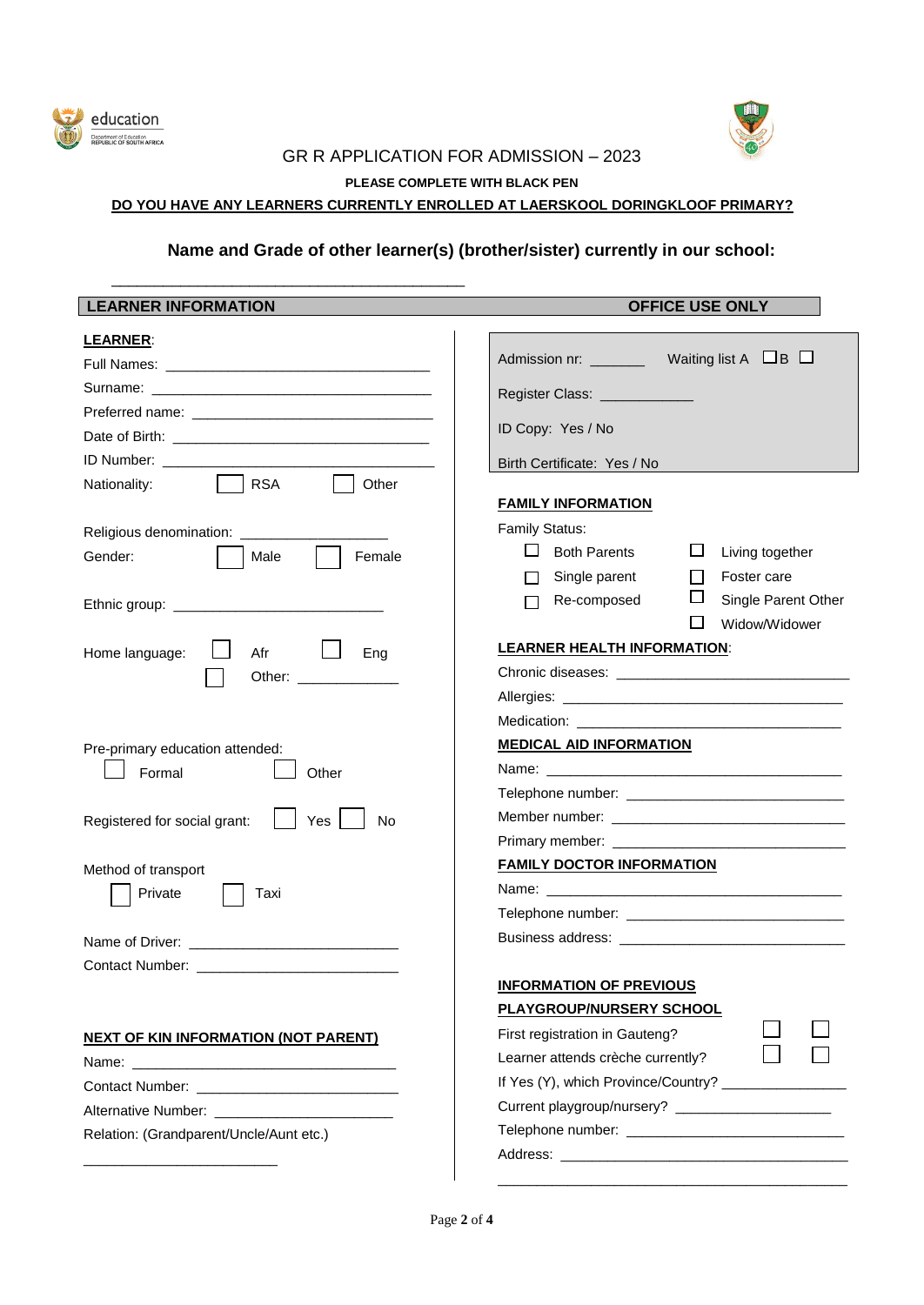## **BIOLOGICAL PARENT/LEGAL GUARDIAN 1**

| <b>INFORMATION</b>                                                                                                                                                                                                             |                                                       |                                                  |
|--------------------------------------------------------------------------------------------------------------------------------------------------------------------------------------------------------------------------------|-------------------------------------------------------|--------------------------------------------------|
|                                                                                                                                                                                                                                |                                                       |                                                  |
|                                                                                                                                                                                                                                |                                                       |                                                  |
|                                                                                                                                                                                                                                | Occupational status: $\Box$                           | Own employer Non-                                |
|                                                                                                                                                                                                                                |                                                       | Professional                                     |
|                                                                                                                                                                                                                                |                                                       | Own employer Professional                        |
|                                                                                                                                                                                                                                | House wife                                            | Part time                                        |
| $\sim$ 1.1<br>Afr<br>Home Language<br>$\mathbf{I}$<br>Eng                                                                                                                                                                      | Contract worker                                       | Pensioner                                        |
| Other: _______________                                                                                                                                                                                                         | Student                                               | Temporary                                        |
| Form of communication preference:                                                                                                                                                                                              | Unemployed                                            | Full time                                        |
| <b>SMS</b><br>$\Box$ E-mail                                                                                                                                                                                                    |                                                       |                                                  |
|                                                                                                                                                                                                                                |                                                       |                                                  |
|                                                                                                                                                                                                                                |                                                       |                                                  |
|                                                                                                                                                                                                                                |                                                       |                                                  |
|                                                                                                                                                                                                                                |                                                       |                                                  |
|                                                                                                                                                                                                                                |                                                       | Employer physical address: _____________________ |
| Residential address: experience of the state of the state of the state of the state of the state of the state of the state of the state of the state of the state of the state of the state of the state of the state of the s |                                                       |                                                  |
|                                                                                                                                                                                                                                |                                                       |                                                  |
|                                                                                                                                                                                                                                | Is the child living with this parent?                 | No l<br>Yes $\sqcup$                             |
|                                                                                                                                                                                                                                |                                                       |                                                  |
| <b>BIOLOGICAL PARENT/LEGAL GUARDIAN 2</b>                                                                                                                                                                                      |                                                       |                                                  |
| <b>INFORMATION</b>                                                                                                                                                                                                             |                                                       |                                                  |
|                                                                                                                                                                                                                                |                                                       |                                                  |
|                                                                                                                                                                                                                                |                                                       |                                                  |
|                                                                                                                                                                                                                                |                                                       |                                                  |
|                                                                                                                                                                                                                                | Occupational status: $\Box$                           | Own employer Non-                                |
| Preferred name: Note and the series of the series of the series of the series of the series of the series of the series of the series of the series of the series of the series of the series of the series of the series of t |                                                       |                                                  |
| ID Number: _________                                                                                                                                                                                                           |                                                       | Professional                                     |
| ப<br>Home Language<br>$\Box$<br>Afr<br>Eng                                                                                                                                                                                     |                                                       | Own employer Professional                        |
| Other: _                                                                                                                                                                                                                       | House wife                                            | Part time                                        |
| Communication preference:                                                                                                                                                                                                      | Contract worker                                       | Pensioner                                        |
| <b>SMS</b>                                                                                                                                                                                                                     | Student                                               | Temporary                                        |
| E-mail                                                                                                                                                                                                                         | Unemployed                                            | Full time                                        |
| Mail                                                                                                                                                                                                                           |                                                       |                                                  |
|                                                                                                                                                                                                                                |                                                       |                                                  |
|                                                                                                                                                                                                                                |                                                       |                                                  |
|                                                                                                                                                                                                                                |                                                       |                                                  |
|                                                                                                                                                                                                                                |                                                       | Employer physical address: ___________________   |
|                                                                                                                                                                                                                                |                                                       |                                                  |
|                                                                                                                                                                                                                                |                                                       |                                                  |
|                                                                                                                                                                                                                                | Is the child living with this parent? Yes $\Box$ No I |                                                  |
|                                                                                                                                                                                                                                |                                                       |                                                  |
| <b>DECLARATION BY PARENT/GUARDIAN</b>                                                                                                                                                                                          |                                                       |                                                  |
| (Name of parent/guardian),<br>hereby declare that the information supplied in this form is true and just and                                                                                                                   |                                                       |                                                  |
| that I, by way of my signature here under, authorize the Chairperson of the                                                                                                                                                    |                                                       |                                                  |
| School Governing Body or his/her representative to control and confirm any<br>of the details supplied. I am aware that should any information supplied be                                                                      |                                                       |                                                  |
| found not to be true, I may be liable to a criminal offence.                                                                                                                                                                   |                                                       |                                                  |
|                                                                                                                                                                                                                                |                                                       |                                                  |
|                                                                                                                                                                                                                                |                                                       |                                                  |
| Signature of Parent/Guardian:                                                                                                                                                                                                  |                                                       |                                                  |

\_\_\_\_\_\_\_\_\_\_\_\_\_\_\_\_\_\_\_\_\_\_\_\_\_\_\_\_\_\_\_\_\_\_\_\_\_\_\_\_\_\_\_\_\_\_\_\_\_\_